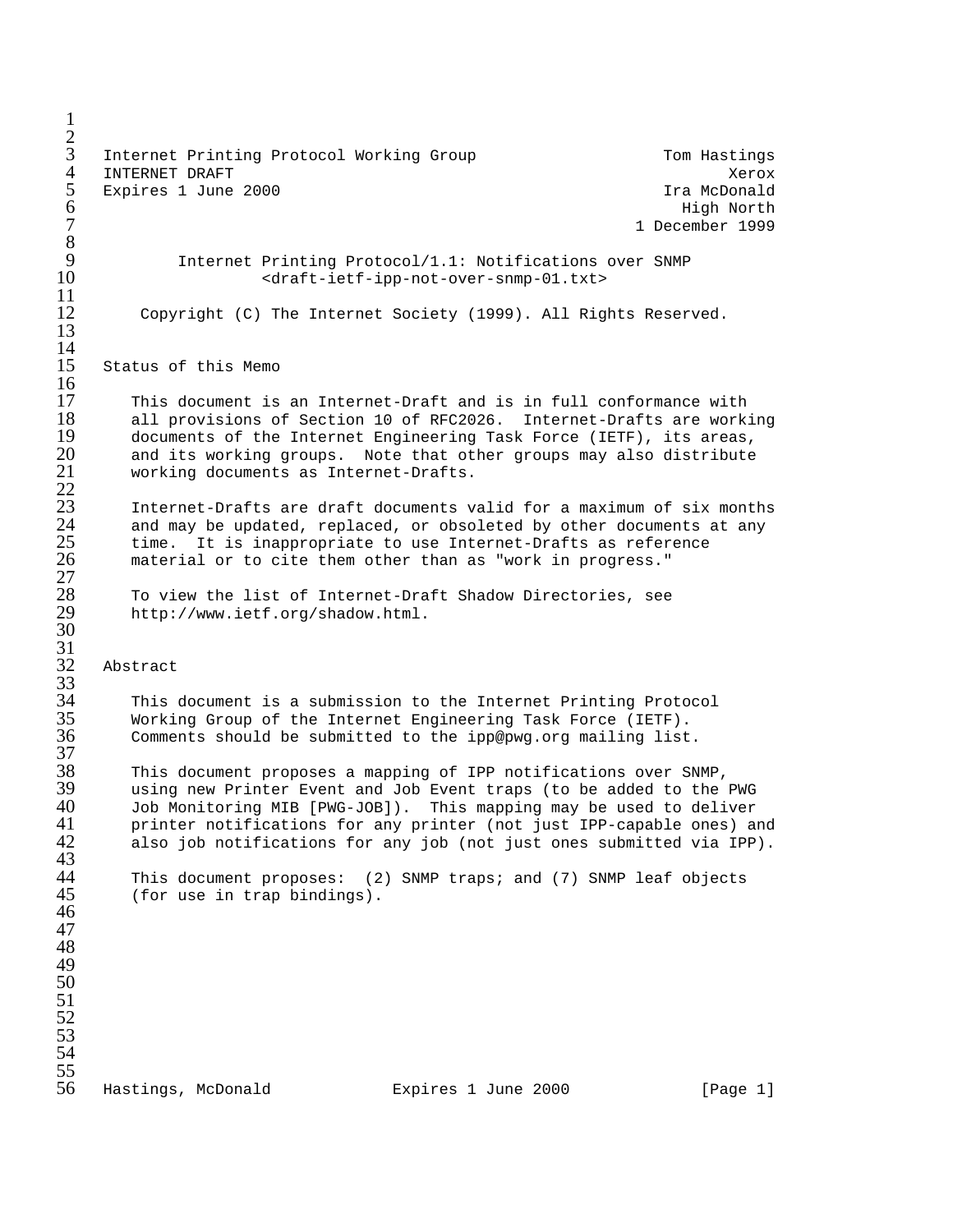| 57<br>58   | Internet Draft     | IPP Notifications over SNMP                                         | 1 December 1999 |                                  |
|------------|--------------------|---------------------------------------------------------------------|-----------------|----------------------------------|
| 59<br>60   |                    |                                                                     |                 |                                  |
| 61<br>62   | Table of Contents  |                                                                     |                 |                                  |
| 63         | 1.                 |                                                                     |                 | 3                                |
| 64         | 1.1.               | Terminology for Conformance                                         |                 | 3                                |
| 65         | 2.                 | SNMP Network Management Framework                                   |                 | 3                                |
| 66         | 3.                 |                                                                     |                 | 3                                |
| 67<br>68   | 3.1.               | SNMP Mapping for IPP Printer Events                                 |                 | 3                                |
| 69         | 3.2.<br>3.3.       | SNMP Mapping for IPP Job Events<br>Rules for Encoding Notifications |                 | $\overline{4}$<br>$\overline{4}$ |
| 70         | 3.4.               | Registration for IPP Notifications                                  |                 | 5                                |
| 71         | 3.4.1.             | Registration via IPP                                                |                 | 5                                |
| 72         | 3.4.2.             | Registration via SNMP                                               |                 | 5                                |
| 73         | 3.5.               | Relationship to other MIBs                                          |                 | 6                                |
| 74         | 3.5.1.             | IETF Host Resources MIB (RFC 1514)                                  |                 | 6                                |
| 75         | 3.5.2.             | IETF Printer MIB (RFC 1759)                                         |                 | 6                                |
| 76         | 3.5.3.             | Printer MIB v2 (work-in-progress)                                   |                 | 7                                |
| 77         | 4.                 | Managed Object Definitions                                          |                 | 8                                |
| 78         | 4.1.               |                                                                     |                 | 8                                |
| 79         | 4.1.1.             | jmPrinterEventV2Event (notification)                                |                 | 8                                |
| 80         | 4.2.               |                                                                     |                 | 9                                |
| 81         | 4.2.1.             | jmJobEventV2Event (notification)                                    |                 | 9                                |
| 82         | 4.3.               |                                                                     |                 | 10                               |
| 83         | 4.3.1.             | jmEventTriggerEvent (object)                                        |                 | 11                               |
| 84         | 4.3.2.             | jmEventSubscriptionID (object)                                      |                 | 11                               |
| 85<br>86   | 4.3.3.             | jmEventSubscriberUserName (object)                                  |                 | 11                               |
| 87         | 4.3.4.             | jmEventSubscriberUserData (object)                                  |                 | 12                               |
| 88         | 4.3.5.<br>4.3.6.   | jmEventPrinterState (object)<br>jmEventPrinterStateReasons (object) |                 | 12<br>13                         |
| 89         | 4.3.7.             | jmEventPrinterIsAcceptingJobs (object)                              |                 | 13                               |
| 90         | 5.                 |                                                                     |                 | 14                               |
| 91         | б.                 | Internationalization Considerations                                 |                 | 14                               |
| 92         | 7.                 |                                                                     |                 | 14                               |
| 93         | 8.                 |                                                                     |                 | 15                               |
| 94         | 9.                 |                                                                     |                 | 15                               |
| 95         | 10.                | Intellectual Property Notice                                        |                 | 16                               |
| 96         |                    |                                                                     |                 | 16                               |
| 97         | 12.                | Full Copyright Statement                                            |                 | 17                               |
| 98         |                    |                                                                     |                 |                                  |
| 99         |                    |                                                                     |                 |                                  |
| 100        |                    |                                                                     |                 |                                  |
| 101        |                    |                                                                     |                 |                                  |
| 102        |                    |                                                                     |                 |                                  |
| 103        |                    |                                                                     |                 |                                  |
| 104        |                    |                                                                     |                 |                                  |
| 105        |                    |                                                                     |                 |                                  |
| 106        |                    |                                                                     |                 |                                  |
| 107        |                    |                                                                     |                 |                                  |
| 108        |                    |                                                                     |                 |                                  |
| 109        |                    |                                                                     |                 |                                  |
| 110        |                    |                                                                     |                 |                                  |
| 111<br>112 | Hastings, McDonald | Expires 1 June 2000                                                 |                 | [Page 2]                         |
|            |                    |                                                                     |                 |                                  |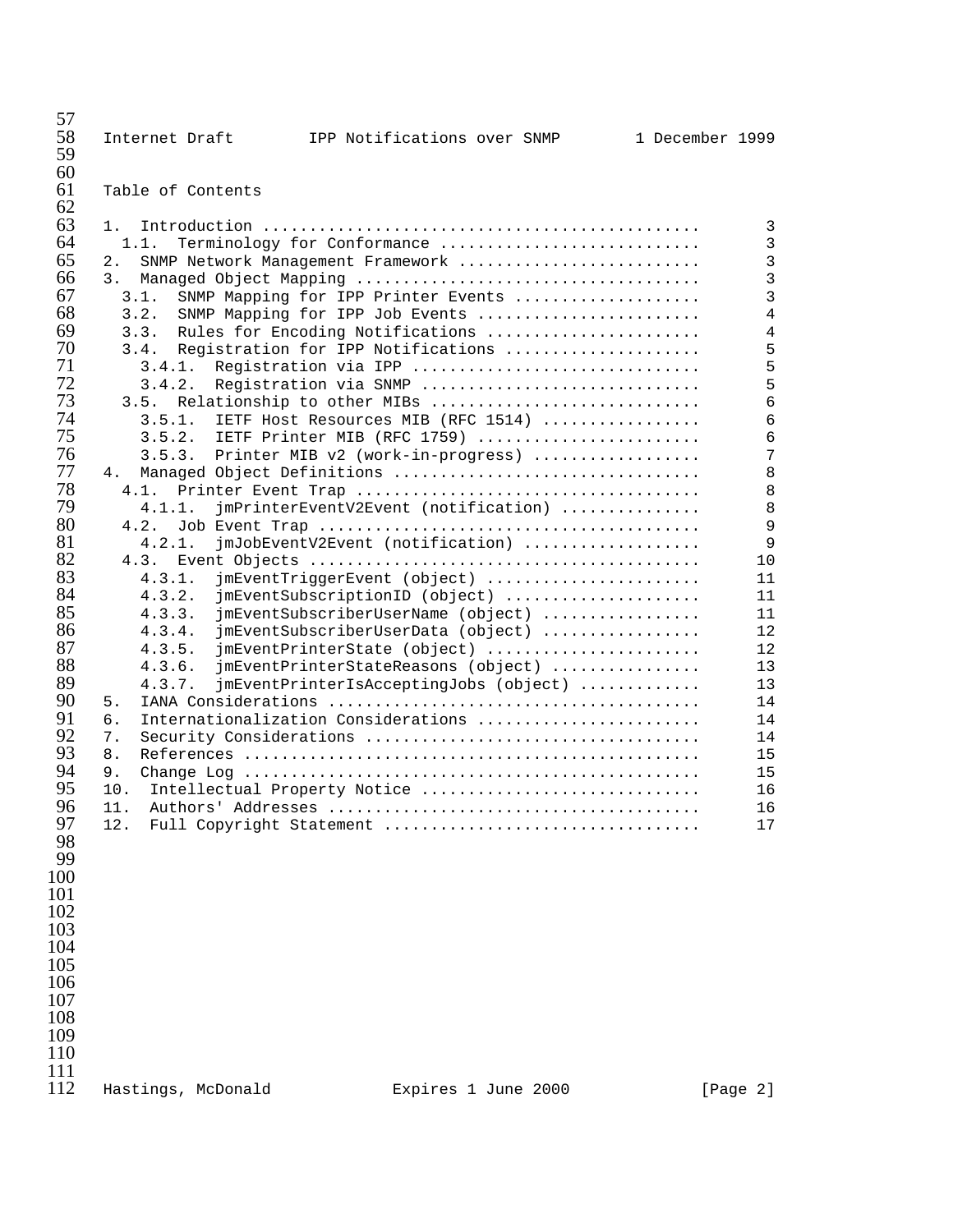| 113        |                                                                       |                                                               |                                   |
|------------|-----------------------------------------------------------------------|---------------------------------------------------------------|-----------------------------------|
| 114        | Internet Draft                                                        | IPP Notifications over SNMP 1 December 1999                   |                                   |
| 115        |                                                                       |                                                               |                                   |
| 116        |                                                                       |                                                               |                                   |
| 117        |                                                                       |                                                               |                                   |
| 118        | 1. .<br>Introduction                                                  |                                                               |                                   |
| 119        |                                                                       |                                                               |                                   |
| 120        | The IPP protocol [IPP-PRO] supports passive monitoring of IPP Printer |                                                               |                                   |
| 121        | and Job objects, via client polling of IPP object attributes using    |                                                               |                                   |
| 122        | the 'Get-Printer-Attributes' and 'Get-Job-Attributes' operations.     |                                                               |                                   |
| 123        |                                                                       |                                                               |                                   |
| 124        | This IPP Notifications over SNMP mapping supports dynamic monitoring  |                                                               |                                   |
| 125        | of IPP Printer and Job objects, via server generation of SNMP traps.  |                                                               |                                   |
| 126        |                                                                       |                                                               |                                   |
| 127        |                                                                       |                                                               |                                   |
| 128        | 1.1. Terminology for Conformance                                      |                                                               |                                   |
| 129        |                                                                       |                                                               |                                   |
| 130        | The key words "MUST", "MUST NOT", "REQUIRED", "SHALL", "SHALL NOT",   |                                                               |                                   |
| 131        | "SHOULD", "SHOULD NOT", "RECOMMENDED", "MAY", and "OPTIONAL" in this  |                                                               |                                   |
| 132        | document are to be interpreted per [RFC-2119].                        |                                                               |                                   |
| 133<br>134 |                                                                       |                                                               |                                   |
| 135        |                                                                       |                                                               |                                   |
| 136        | 2. SNMP Network Management Framework                                  |                                                               |                                   |
| 137        | See: Section 1 'Introduction' and section 2 'Management Information'  |                                                               |                                   |
| 138        |                                                                       | of IETF Coexistence between SNMPv1 and SNMPv2 [RFC-1908].     |                                   |
| 139        |                                                                       |                                                               |                                   |
| 140        | See: Section 1.1 'SNMPv1', section 1.2 'SNMPv2', and section 1.3      |                                                               |                                   |
| 141        |                                                                       | 'SNMPv3' of IETF Coexistence between SNMP Versions [V3-COEX]. |                                   |
| 142        |                                                                       |                                                               |                                   |
| 143        |                                                                       |                                                               |                                   |
| 144        | 3. Managed Object Mapping                                             |                                                               |                                   |
| 145        |                                                                       |                                                               |                                   |
| 146        |                                                                       |                                                               |                                   |
| 147        |                                                                       |                                                               |                                   |
| 148        | 3.1. SNMP Mapping for IPP Printer Events                              |                                                               |                                   |
| 149        |                                                                       |                                                               |                                   |
| 150        | IPP Printer event attribute                                           | Printer/Job MIB object mapping                                |                                   |
| 151        | _____________________________                                         | ---------------------------                                   |                                   |
| 152        | version-number                                                        | [no mapping - not useful]                                     |                                   |
| 153        | status-code                                                           | [implicit in generated trap]                                  |                                   |
| 154        | request-id                                                            | [request-id in SNMP trap header]                              |                                   |
| 155        | attributes-charset                                                    | [no mapping - strings are UTF-8]                              |                                   |
| 156        | attributes-natural-language                                           | [no mapping - no text bindings]                               |                                   |
| 157        | printer-uri                                                           | [prtChannelInformation in PMv2]                               |                                   |
| 158        | printer-name                                                          | [prtGeneralPrinterName in PMv2]                               |                                   |
| 159        | job-id                                                                |                                                               | jmJobIndex in OID instance suffix |
| 160        | job-name                                                              | iobName                                                       |                                   |
| 161        | trigger-event                                                         | jmEventTriggerEvent                                           |                                   |
| 162        | trigger-time                                                          | [time-stamp in SNMP trap header]                              |                                   |
| 163        | trigger-date-time                                                     | hrSystemDate in Host Res MIB                                  |                                   |
| 164        | subscription-id                                                       | jmEventSubscriptionID                                         |                                   |
| 165        | subscriber-user-name                                                  | jmEventSubscriberUserName                                     |                                   |
| 166        | subscriber-user-data                                                  | jmEventSubscriberUserData                                     |                                   |
| 167        |                                                                       |                                                               |                                   |
| 168        | Hastings, McDonald                                                    | Expires 1 June 2000                                           | [Page 3]                          |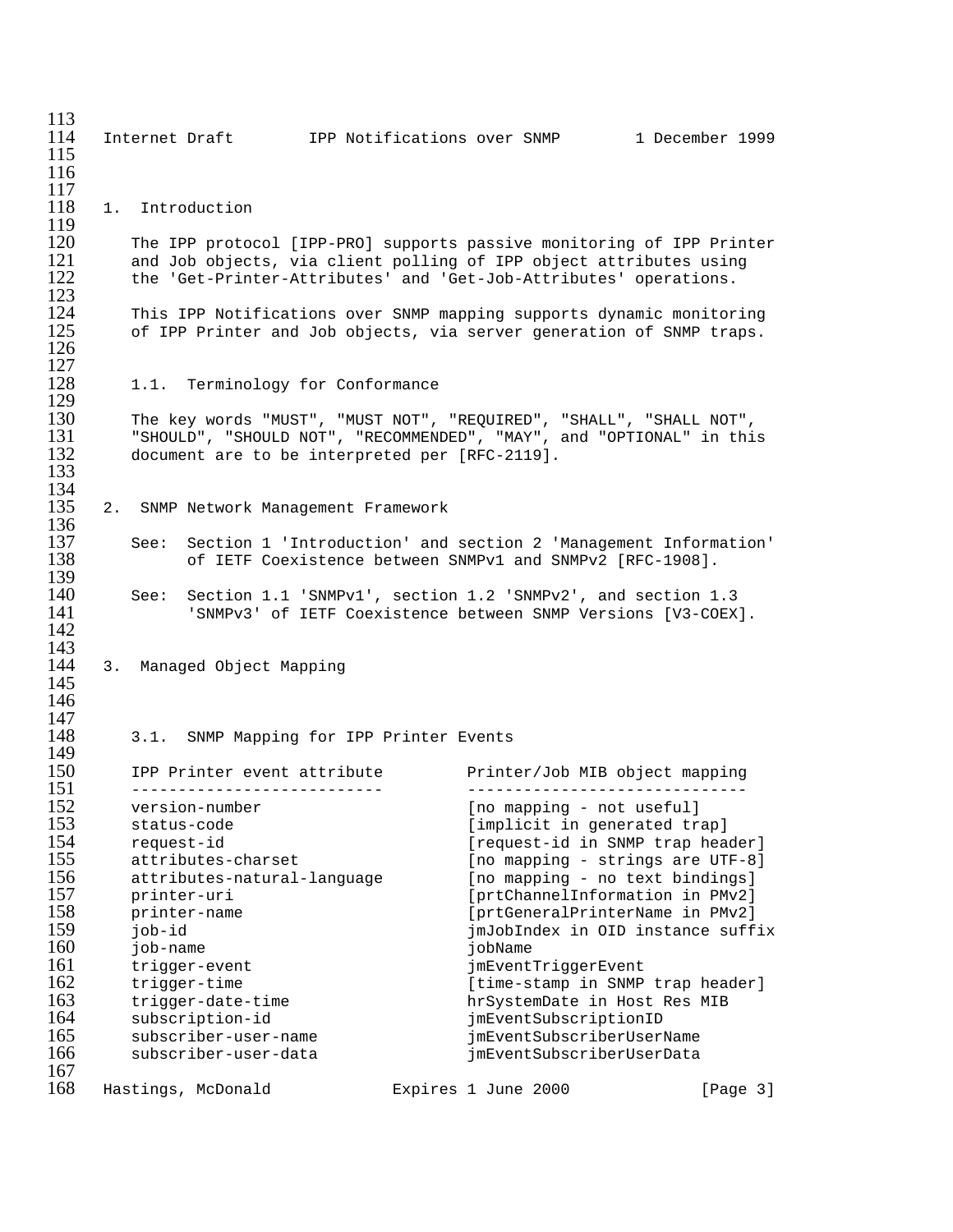| 169<br>170 | Internet Draft                                                    | IPP Notifications over SNMP      |                                                           | 1 December 1999 |  |
|------------|-------------------------------------------------------------------|----------------------------------|-----------------------------------------------------------|-----------------|--|
| 171        |                                                                   |                                  |                                                           |                 |  |
| 172        | printer-state                                                     |                                  | jmEventEventPrinterState                                  |                 |  |
| 173        |                                                                   |                                  | hrDeviceStatus in Host Res MIB                            |                 |  |
| 174        |                                                                   |                                  | hrPrinterStatus in Host Res MIB                           |                 |  |
| 175        | printer-state-reasons                                             |                                  | jmEventPrinterStateReasons                                |                 |  |
| 176        |                                                                   |                                  | hrPrinterDetectedErrorState                               |                 |  |
| 177        |                                                                   |                                  | in Host Res MIB                                           |                 |  |
| 178<br>179 | printer-is-accepting-jobs                                         |                                  | jmEventPrinterIsAcceptingJobs                             |                 |  |
| 180        |                                                                   |                                  |                                                           |                 |  |
| 181        | 3.2.                                                              | SNMP Mapping for IPP Job Events  |                                                           |                 |  |
| 182        |                                                                   |                                  |                                                           |                 |  |
| 183        | IPP Job event attribute                                           |                                  | Printer/Job MIB object mapping                            |                 |  |
| 184        | -----------------------                                           |                                  |                                                           |                 |  |
| 185        | version-number                                                    |                                  | [no mapping - not useful]                                 |                 |  |
| 186        | status-code                                                       |                                  | [implicit in generated trap]                              |                 |  |
| 187        | request-id                                                        |                                  | [request-id in SNMP trap header]                          |                 |  |
| 188        | attributes-charset                                                |                                  | [no mapping - strings are UTF-8]                          |                 |  |
| 189        | attributes-natural-language                                       |                                  | [no mapping - no text bindings]                           |                 |  |
| 190        | printer-uri                                                       |                                  | [prtChannelInformation in PMv2]                           |                 |  |
| 191<br>192 | printer-name                                                      |                                  | [prtGeneralPrinterName in PMv2]                           |                 |  |
| 193        | job-id<br>job-name                                                |                                  | jmJobIndex in OID instance suffix<br>jobName              |                 |  |
| 194        | trigger-event                                                     |                                  | jmEventTriggerEvent                                       |                 |  |
| 195        | trigger-time                                                      |                                  | [time-stamp in SNMP trap header]                          |                 |  |
| 196        | trigger-date-time                                                 |                                  | hrSystemDate in Host Res MIB                              |                 |  |
| 197        | subscription-id                                                   |                                  | jmEventSubscriptionID                                     |                 |  |
| 198        | subscriber-user-name                                              |                                  | jmEventSubscriberUserName                                 |                 |  |
| 199        | subscriber-user-data                                              |                                  | jmEventSubscriberUserData                                 |                 |  |
| 200        | job-state                                                         |                                  | jmJobState                                                |                 |  |
| 201        | job-state-reasons                                                 |                                  | jmJobStateReasons1                                        |                 |  |
| 202        |                                                                   |                                  | jmJobStateReasons2                                        |                 |  |
| 203<br>204 |                                                                   |                                  | jmJobStateReasons3                                        |                 |  |
| 205        |                                                                   |                                  | jmJobStateReasons4                                        |                 |  |
| 206        | [job-completed state-changed purged - extra bindings]             |                                  |                                                           |                 |  |
| 207        | job-k-octets-processed                                            |                                  | jmJobKOctetsProcessed                                     |                 |  |
| 208        | job-impressions-completed                                         |                                  | jmJobImpressionsCompleted                                 |                 |  |
| 209        | job-media-sheets-completed                                        |                                  | sheetsCompleted                                           |                 |  |
| 210        |                                                                   |                                  |                                                           |                 |  |
| 211        | [job-progress - extra bindings]                                   |                                  |                                                           |                 |  |
| 212        | job-collation-type                                                |                                  | jobCollationType                                          |                 |  |
| 213        | sheet-completed-copy-number                                       |                                  | sheetCompletedCopyNumber                                  |                 |  |
| 214<br>215 | sheet-completed-document-number                                   |                                  | sheetCompletedDocumentNumber                              |                 |  |
| 216        | impressions-interpreted                                           |                                  | impressionsInterpreted<br>impressionsCompletedCurrentCopy |                 |  |
| 217        | impressions-completed-current-copy                                |                                  |                                                           |                 |  |
| 218        |                                                                   |                                  |                                                           |                 |  |
| 219        | 3.3.                                                              | Rules for Encoding Notifications |                                                           |                 |  |
| 220        |                                                                   |                                  |                                                           |                 |  |
| 221        | Over some transports and/or media, the variable-bindings of these |                                  |                                                           |                 |  |
| 222        | SNMP traps MAY not fit the MTU (maximum transmission unit) size.  |                                  |                                                           |                 |  |
| 223        |                                                                   |                                  |                                                           |                 |  |
| 224        | Hastings, McDonald                                                |                                  | Expires 1 June 2000                                       | [Page 4]        |  |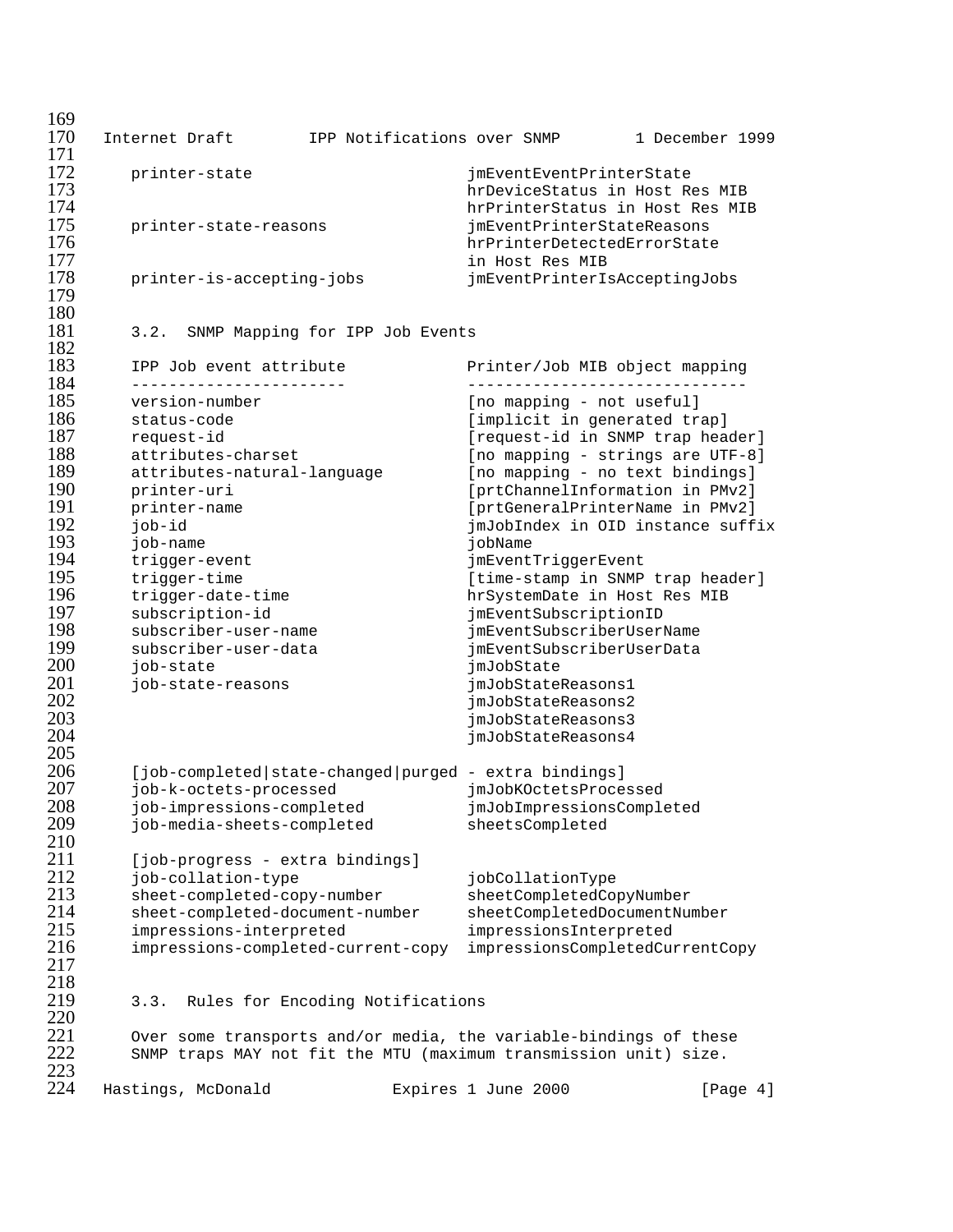$^{225}_{226}$ Internet Draft 1PP Notifications over SNMP 1 December 1999  $^{227}_{228}$ 228 Conforming IPP Notification generators SHALL perform this procedure 229 to ensure that all variable-bindings of these SNMP traps are always<br>230 tincluded in the generated SNMP trap packet:  $included$  in the generated SNMP trap packet: 231<br>232 232 1) Truncate all strings specified for variable-bindings<br>233 to the reduced maximum sizes that are specified in t 233 to the reduced maximum sizes that are specified in their 234 corresponding OBJECT clauses in their MODULE-COMPLIANCE.<br>235 1a) If all variable-bindings now fit within the MTU, 235 1a) If all variable-bindings now fit within the MTU,<br>236 then exit this procedure and generate the SNMP t 236 then exit this procedure and generate the SNMP trap.<br>237 2) Truncate the next one of the following string object 237 2) Truncate the next one of the following string objects to<br>238 the empty string (zero length in the ASN.1 BER encoding) 238 the empty string (zero length in the ASN.1 BER encoding),<br>239 in the order listed: 239 in the order listed:<br>240 - prtChannelInforma 240 - 'prtChannelInformation' (from Printer MIB v2 [PRT-MIB2]) 241 - 'prtGeneralPrinterName' (from Printer MIB v2 [PRT-MIB2])<br>242 - 'imEventSubscriberUserName' 242 'jmEventSubscriberUserName'<br>243 'imEventSubscriberUserData' 243 - 'jmEventSubscriberUserData' 244 - 'jmAttributeValue...jobName.1'<br>245 - 'imEventPrinterStateReasons' 245 - 'jmEventPrinterStateReasons'<br>246 - 'imEventPrinterState' 246 - 'jmEventPrinterState' 247 2a) If all variable-bindings now fit within the MTU, 248 then exit this procedure and generate the SNMP trap.<br>249 2b) If all variable-bindings do NOT fit within the MTU,  $249$  2b) If all variable-bindings do NOT fit within the MTU,<br> $250$  then repeat step (2) for next string object. 250 then repeat step (2) for next string object.<br>251 3) If all variable-bindings do NOT fit within t 251 3) If all variable-bindings do NOT fit within the MTU, then -> logic error (variable-bindings MUST now fit).  $253$ 254<br>255 3.4. Registration for IPP Notifications 256<br>257 257 IPP Clients may register for IPP Notifications delivered via SNMP by<br>258 either of the following methods: either of the following methods: 259  $\frac{260}{261}$ 3.4.1. Registration via IPP 262<br>263 263 IPP Create-Subscription and Job creation (Create-Job, Print-Job, 264 Print-URI) operations MAY be used to create per-Printer or per-Job<br>265 IPP Subscription objects and MAY specify IPP Subscription objects and MAY specify 266<br>267 267 'notify-recipient' = 'ipp-snmp://hostname[.port]' 268 269<br>270 3.4.2. Registration via SNMP 271 272 SNMP Set-Request operations MAY be used to create appropriate rows in 273 the SNMP Notification MIB defined in [RFC-2573] and MAY specify: the SNMP Notification MIB defined in [RFC-2573] and MAY specify: 274<br>275 275 1) 'snmpNotifyTag' 276 - tag of this notification - see 'snmpTargetAddrTagList' below 277 - example "jmPrinterEventV2Event" or "jmJobEventV2Event" 2) 'snmpNotifyType' 279 Hastings, McDonald Expires 1 June 2000 [Page 5]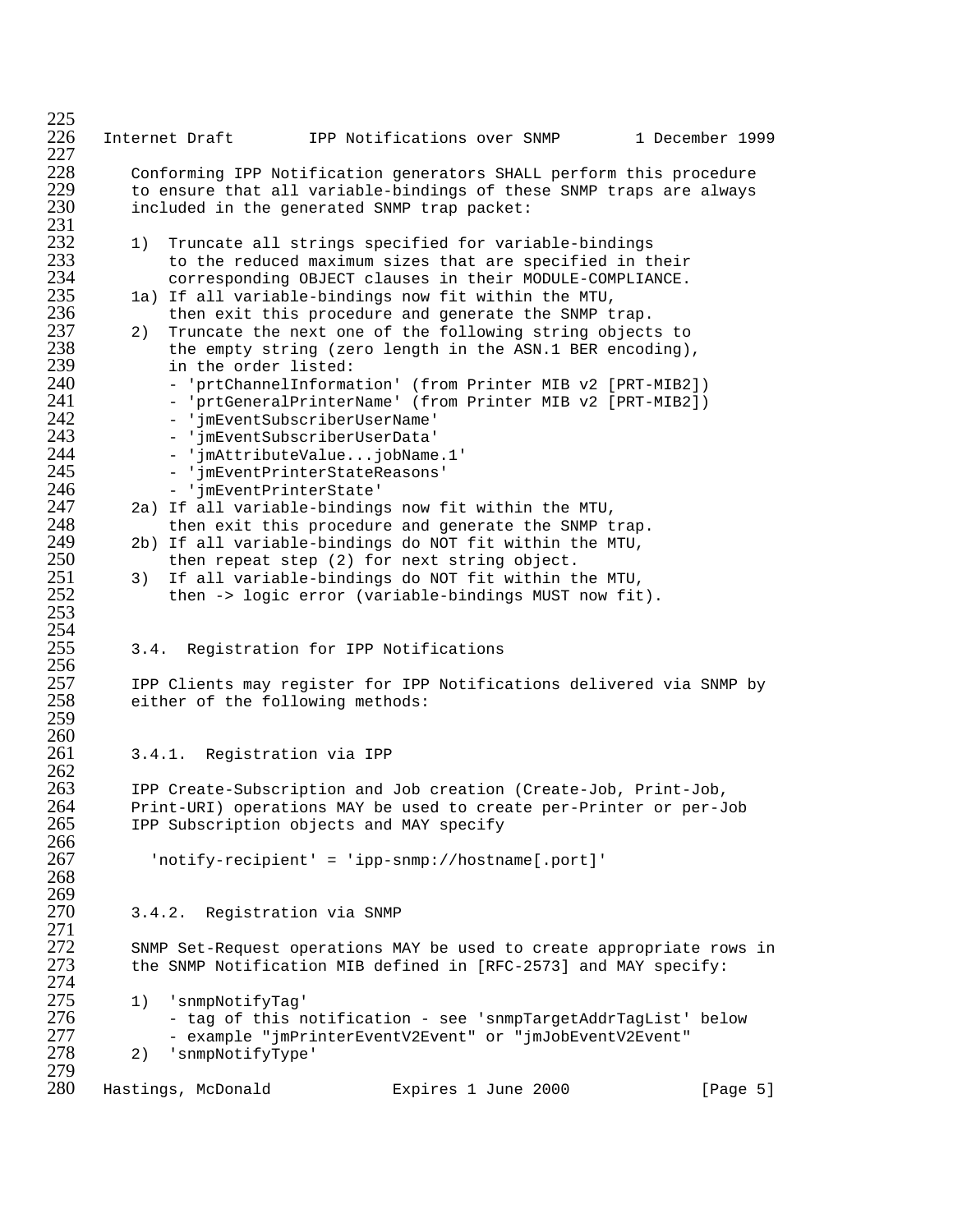281 282 Internet Draft IPP Notifications over SNMP 1 December 1999 283<br>284 284 - notification sent using either SNMP Trap (unacknowledged)<br>285 - Or SNMP Inform-Request (acknowledged) 285 or SNMP Inform-Request (acknowledged) 286 3) 'snmpNotifyStorageType' - row persistence of this registration 288 289<br>290 290 SNMP Set-Request operations MAY be used to create appropriate rows in<br>291 the SNMP Target MIB defined in [RFC-2573] and MAY specify: the SNMP Target MIB defined in [RFC-2573] and MAY specify: 292<br>293 293 1) 'snmpTargetAddrTDomain' and 'snmpTargetAddrTAddress' 294 - target transport protocol and address (equivalent to URI)<br>295 - 2) 'snmpTargetAddressTimeout' and 'snmpTargetAddrRetryCount' 295 2) 'snmpTargetAddressTimeout' and 'snmpTargetAddrRetryCount' 296 - retry timeout and limit (for acknowledged notifications 297 delivered using SNMP Inform-Request rather than SNMP Trap) 298 3) 'snmpTargetAddrTagList' 299 - tags of notifications to be sent to this target (client) 300 - example value "jmPrinterEventV2Event jmJobEventV2Event"<br>301 - 4) 'snmpTargetAddrParamsEntry' 301 4) 'snmpTargetAddrParamsEntry' 302 - notification security and SNMP protocol version<br>303 - 5) 'snmpTargetAddrStorageType' 303 5) 'snmpTargetAddrStorageType' - row persistence of this registration 305 306<br>307 3.5. Relationship to other MIBs 308 309  $\frac{310}{311}$ 311 3.5.1. IETF Host Resources MIB (RFC 1514)  $\frac{312}{313}$ 313 The 'jmPrinterEventV2Event' trap defined in this document includes a 314 'hrDeviceStatus' object for a device of type 'hrDevicePrinter'. The 315 'jmPrinterEventV2Event' trap defined in this document includes four 316 objects from the IETF HR MIB [RFC-1514] in the variable-bindings: 317<br>318 318 - 'hrDeviceStatus' --> IPP 'printer-state' 319 - 'hrPrinterStatus' --> IPP 'printer-state' 320 - 'hrPrinterDetectedErrorState' --> IPP 'printer-state-reasons' 321 - 'hrSystemDate' --> IPP 'printer-current-time' 322 323<br>324 3.5.2. IETF Printer MIB (RFC 1759) 325<br>326 326 The 'jmPrinterEventV2Event' trap defined in this document includes a<br>327 'hrDeviceStatus' object for a device of type 'hrDevicePrinter'. The 327 'hrDeviceStatus' object for a device of type 'hrDevicePrinter'. The<br>328 appropriate 'hrDeviceIndex' to use in the companion IETF Printer MIB 328 appropriate 'hrDeviceIndex' to use in the companion IETF Printer MIB [RFC-1759] is indicated by the instance suffix of the variable's OID. 330 331 332 333 334 335<br>336 Hastings, McDonald Expires 1 June 2000 [Page 6]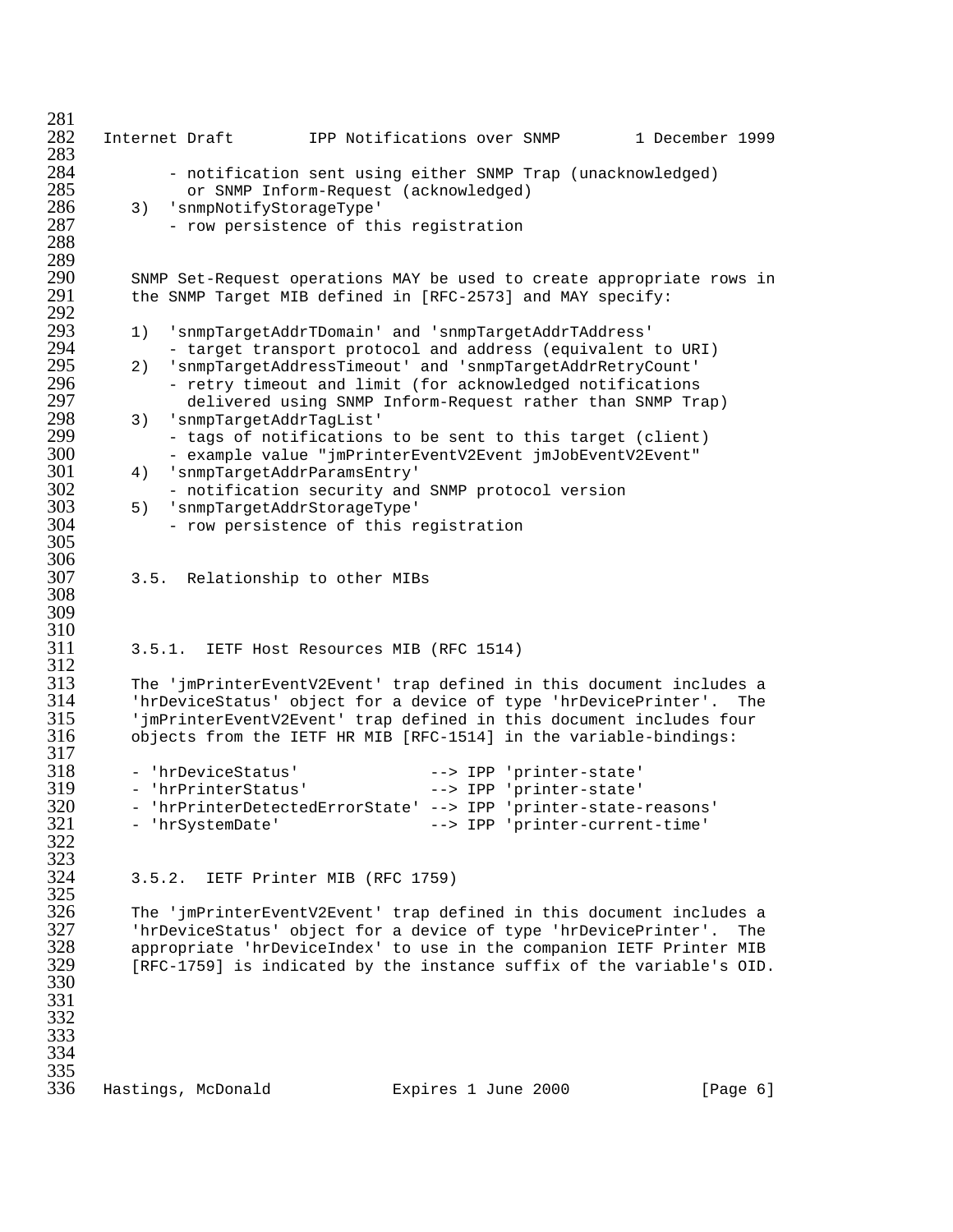| 337        |                                          |                                                                      |          |
|------------|------------------------------------------|----------------------------------------------------------------------|----------|
| 338        |                                          | Internet Draft [PP Notifications over SNMP 1 December 1999           |          |
| 339        |                                          |                                                                      |          |
| 340        |                                          |                                                                      |          |
| 341        |                                          |                                                                      |          |
| 342<br>343 | 3.5.3. Printer MIB v2 (work-in-progress) |                                                                      |          |
| 344        |                                          | The 'jmPrinterEventV2Event' trap defined in this document includes   |          |
| 345        |                                          | two objects from the (work-in-progress) Printer MIB v2 [PRT-MIB2] in |          |
| 346        | the variable-bindings:                   |                                                                      |          |
| 347        |                                          |                                                                      |          |
| 348        |                                          | - 'prtGeneralPrinterName' --> IPP 'printer-name'                     |          |
| 349        |                                          | - 'prtChannelInformation' --> IPP 'printer-uri'                      |          |
| 350        |                                          |                                                                      |          |
| 351        |                                          |                                                                      |          |
| 352        |                                          |                                                                      |          |
| 353        |                                          |                                                                      |          |
| 354        |                                          |                                                                      |          |
| 355<br>356 |                                          |                                                                      |          |
| 357        |                                          |                                                                      |          |
| 358        |                                          |                                                                      |          |
| 359        |                                          |                                                                      |          |
| 360        |                                          |                                                                      |          |
| 361        |                                          |                                                                      |          |
| 362        |                                          |                                                                      |          |
| 363        |                                          |                                                                      |          |
| 364        |                                          |                                                                      |          |
| 365        |                                          |                                                                      |          |
| 366        |                                          |                                                                      |          |
| 367        |                                          |                                                                      |          |
| 368        |                                          |                                                                      |          |
| 369<br>370 |                                          |                                                                      |          |
| 371        |                                          |                                                                      |          |
| 372        |                                          |                                                                      |          |
| 373        |                                          |                                                                      |          |
| 374        |                                          |                                                                      |          |
| 375        |                                          |                                                                      |          |
| 376        |                                          |                                                                      |          |
| 377        |                                          |                                                                      |          |
| 378        |                                          |                                                                      |          |
| 379        |                                          |                                                                      |          |
| 380        |                                          |                                                                      |          |
| 381        |                                          |                                                                      |          |
| 382<br>383 |                                          |                                                                      |          |
| 384        |                                          |                                                                      |          |
| 385        |                                          |                                                                      |          |
|            |                                          |                                                                      |          |
| 386<br>387 |                                          |                                                                      |          |
| 388        |                                          |                                                                      |          |
| 389        |                                          |                                                                      |          |
| 390        |                                          |                                                                      |          |
| 391        |                                          |                                                                      |          |
| 392        | Hastings, McDonald                       | Expires 1 June 2000                                                  | [Page 7] |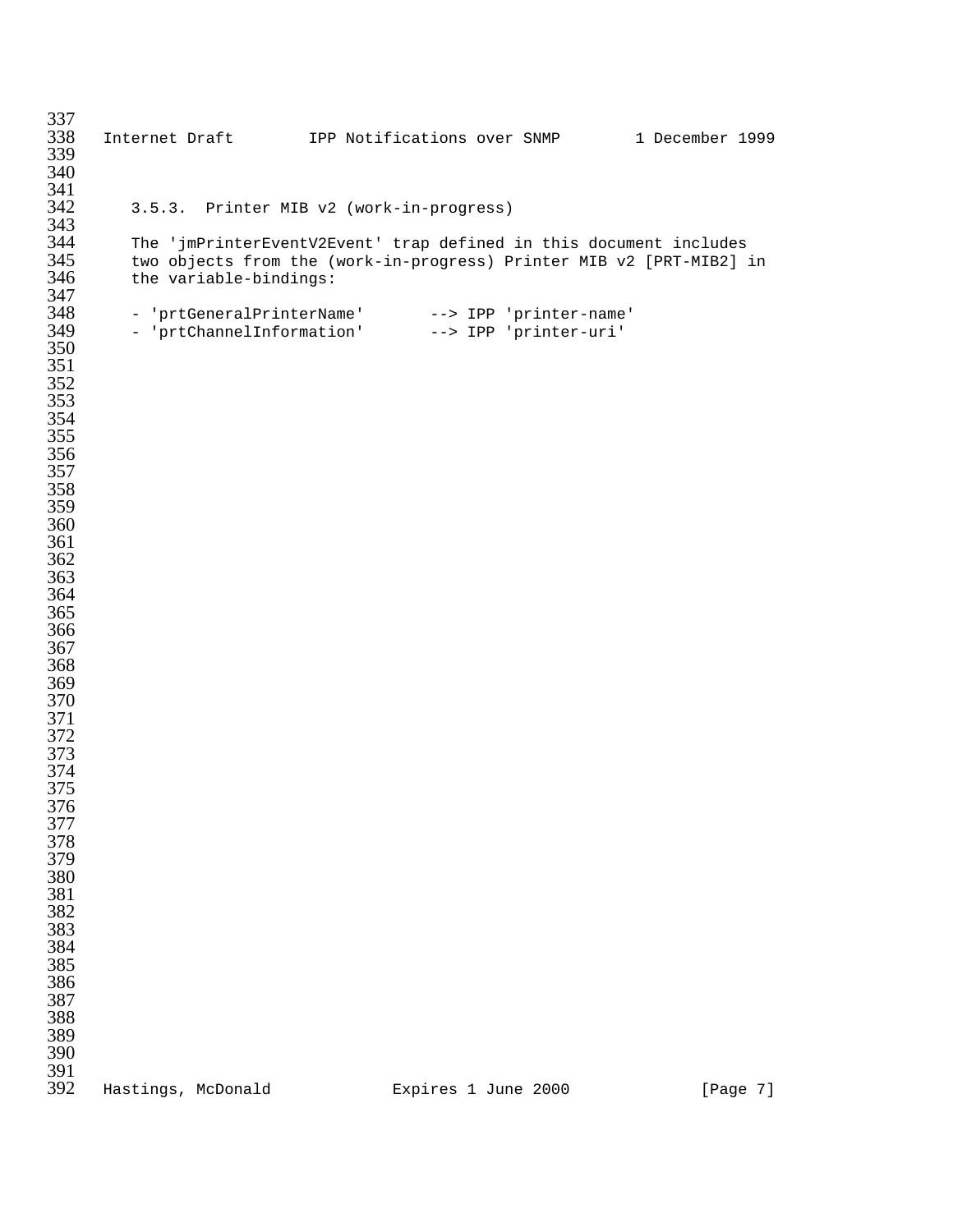| 393        |       |                             |                                                               |                     |                                                               |
|------------|-------|-----------------------------|---------------------------------------------------------------|---------------------|---------------------------------------------------------------|
| 394        |       |                             | Internet Draft TPP Notifications over SNMP                    |                     | 1 December 1999                                               |
| 395<br>396 |       |                             |                                                               |                     |                                                               |
| 397        |       |                             |                                                               |                     |                                                               |
| 398        | 4.    | Managed Object Definitions  |                                                               |                     |                                                               |
| 399        |       |                             |                                                               |                     |                                                               |
| 400        |       |                             |                                                               |                     |                                                               |
| 401        |       |                             |                                                               |                     |                                                               |
| 402        |       | 4.1. Printer Event Trap     |                                                               |                     |                                                               |
| 403        |       |                             |                                                               |                     |                                                               |
| 404        | $ -$  |                             | Printer Event Group (Cond Mandatory)                          |                     |                                                               |
| 405        | $- -$ |                             |                                                               |                     |                                                               |
| 406        | $ -$  |                             | Implementation of this group is conditionally mandatory;      |                     |                                                               |
| 407        | $ -$  |                             | mandatory for systems which send this Printer event via SNMP. |                     |                                                               |
| 408        |       |                             |                                                               |                     |                                                               |
| 409        |       |                             | jmPrinterEventV1Enterprise OBJECT-IDENTITY                    |                     |                                                               |
| 410<br>411 |       | STATUS                      | current                                                       |                     |                                                               |
| 412        |       | DESCRIPTION                 | "The value of the enterprise-specific OID in an SNMPv1 trap   |                     |                                                               |
| 413        |       |                             | for a 'basic-printer-event' sent by this managed system."     |                     |                                                               |
| 414        |       |                             | $::= \{ jobmomMIBNotifications 1 \}$                          |                     |                                                               |
| 415        |       |                             |                                                               |                     |                                                               |
| 416        |       | jmPrinterEventV2EventPrefix |                                                               |                     |                                                               |
| 417        |       |                             | OBJECT IDENTIFIER ::= { jmPrinterEventV1Enterprise 0 }        |                     |                                                               |
| 418        |       |                             |                                                               |                     |                                                               |
| 419        |       |                             | jmPrinterEventV2Event NOTIFICATION-TYPE                       |                     |                                                               |
| 420        |       | OBJECTS {                   |                                                               |                     |                                                               |
| 421        |       |                             | jmEventTriggerEvent,                                          |                     |                                                               |
| 422        |       |                             | jmEventSubscriptionID,                                        |                     |                                                               |
| 423        |       |                             | jmEventSubscriberUserName,                                    |                     |                                                               |
| 424        |       |                             | jmEventSubscriberUserData,                                    |                     |                                                               |
| 425<br>426 |       | hrDeviceStatus,             |                                                               |                     |                                                               |
| 427        |       | hrPrinterStatus,            | hrPrinterDetectedErrorState                                   |                     |                                                               |
| 428        |       |                             |                                                               |                     |                                                               |
| 429        |       | }<br>STATUS                 | current                                                       |                     |                                                               |
| 430        |       | DESCRIPTION                 |                                                               |                     |                                                               |
| 431        |       |                             |                                                               |                     | "This SMIv2 trap corresponds to an IPP 'basic-printer-event'. |
| 432        |       |                             |                                                               |                     |                                                               |
| 433        |       |                             |                                                               |                     | This trap is sent when requested by a prior subscription for  |
| 434        |       |                             | the included printer-level 'jmEventTriggerEvent'.             |                     |                                                               |
| 435        |       |                             |                                                               |                     |                                                               |
| 436        |       |                             | Additional variable-bindings SHALL be appended to this trap   |                     |                                                               |
| 437        |       |                             | for all printer-level events:                                 |                     |                                                               |
| 438        |       |                             | - Systems that support 'jobName' SHALL add                    |                     |                                                               |
| 439        |       |                             |                                                               |                     | 'jmAttributeValuejobName.1' (if job-level subscription)       |
| 440        |       |                             | - Systems that support 'hrSystemDate' defined in              |                     |                                                               |
| 441<br>442 |       |                             | the IETF Host Resources MIB (RFC 1514) SHALL add              |                     |                                                               |
| 443        |       |                             |                                                               |                     | 'hrSystemDate' (corresponds to IPP 'printer-current-time')    |
| 444        |       |                             |                                                               |                     | Additional variable-bindings SHOULD be appended to this trap  |
| 445        |       |                             | for all printer-level events:                                 |                     |                                                               |
| 446        |       |                             | - Systems that support the model of printer states defined    |                     |                                                               |
| 447        |       |                             |                                                               |                     |                                                               |
| 448        |       | Hastings, McDonald          |                                                               | Expires 1 June 2000 | [Page 8]                                                      |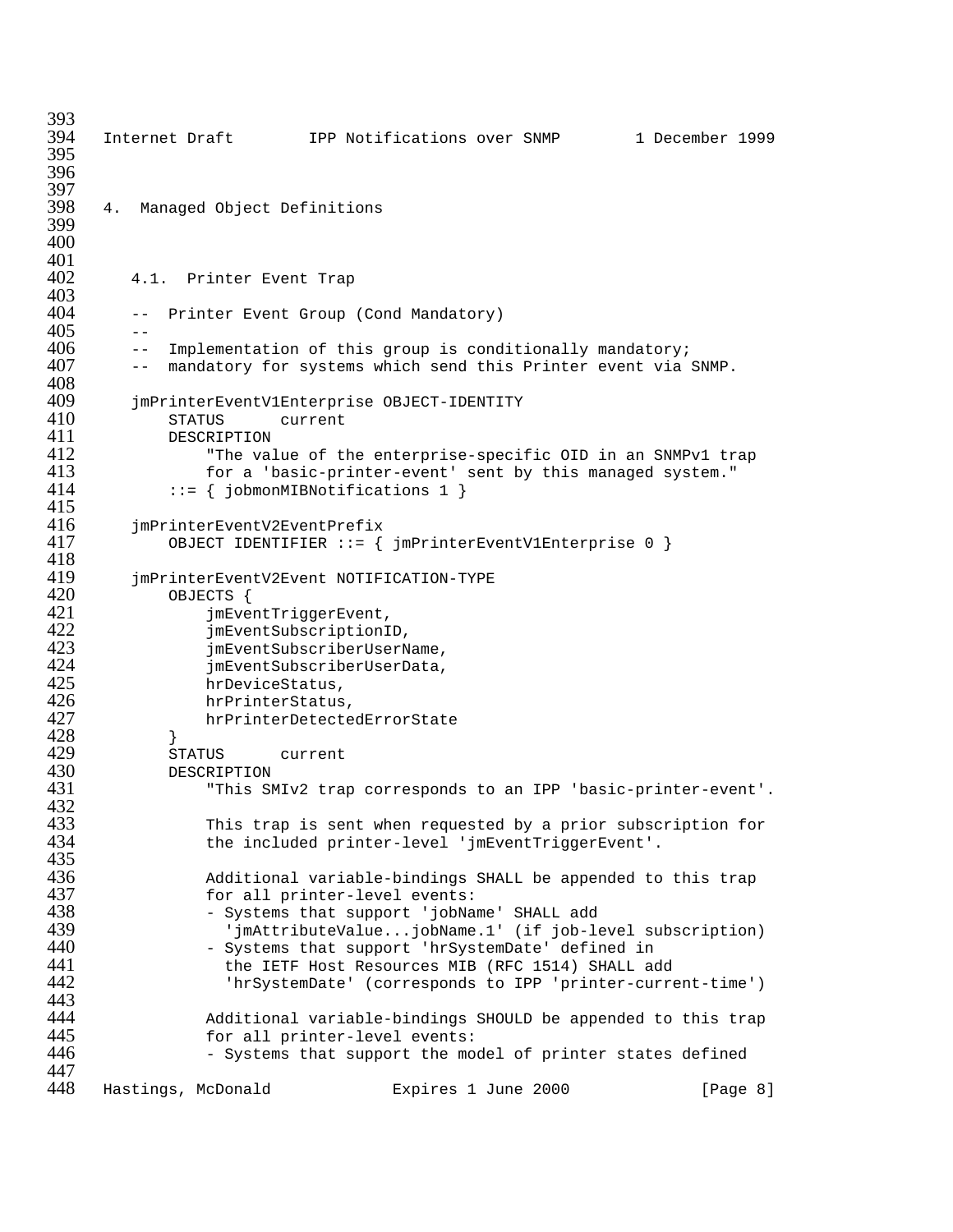```
449<br>450
      Internet Draft 1PP Notifications over SNMP 1 December 1999
451<br>452
452 in the (work-in-progress) IPP Model and Semantics [IPP-MOD]
453 SHOULD add<br>454 'imEventPr:
454 'jmEventPrinterState' (corresponds to IPP 'printer-state'),
455 'jmEventPrinterStateReasons' (corresponds to IPP
456 'printer-state-reasons'), and<br>457 'imEventPrinterIsAcceptingJobs
457 'jmEventPrinterIsAcceptingJobs' (corresponds to IPP
458 'printer-is-accepting-jobs')<br>459 - Systems that support 'prtCha
                  - Systems that support 'prtChannelInformation' defined in
460 the (work-in-progress) Printer MIB v2 [PRT-MIB2] SHOULD add
461 'prtChannelInformation' (corresponds to IPP 'printer-uri')
462 - Systems that support 'prtGeneralPrinterName' defined in
463 the (work-in-progress) Printer MIB v2 [PRT-MIB2] SHOULD add<br>464 fortGeneralPrinterName' (compare to IPP 'printer-name')
                     'prtGeneralPrinterName' (compare to IPP 'printer-name')
465<br>466
466 Systems MAY add other variable-bindings from any MIB."<br>467                 ::= { imPrinterEventV2EventPrefix 1 }
              ::= { jmPrinterEventV2EventPrefix 1 }
468
469<br>470
         4.2. Job Event Trap
471<br>472
         -- Job Event Group (Cond Mandatory)
473 --
474 -- Implementation of this group is conditionally mandatory;<br>475 -- mandatory for systems which send this Job event via SNMP
         -- mandatory for systems which send this Job event via SNMP.
476<br>477
477 jmJobEventV1Enterprise OBJECT-IDENTITY
478 STATUS current<br>479 DESCRIPTION
479 DESCRIPTION
480 "The value of the enterprise-specific OID in an SNMPv1 trap
481 for a 'basic-job-event' sent by this managed system."<br>482 \cdots ::= { jobmonMIBNotifications 2 }
              ::= { jobmonMIBNotifications 2 }
483
484 jmJobEventV2EventPrefix
              OBJECT IDENTIFIER ::= { jmJobEventV1Enterprise 0 }
486<br>487
487 jmJobEventV2Event NOTIFICATION-TYPE<br>488 obJECTS {
488 OBJECTS {
                  jmEventTriggerEvent,
490 jmEventSubscriptionID,<br>491 imEventSubscriberUserN
491 jmEventSubscriberUserName,
492 jmEventSubscriberUserData,
493 jmJobState,<br>494 imJobStateR
                  jmJobStateReasons1
\begin{array}{cc} 495 & & \frac{1}{5} \\ 496 & & \frac{5}{5} \end{array}496 STATUS current<br>497 DESCRIPTION
497 DESCRIPTION<br>498 This SI
                  "This SMIv2 trap corresponds to an IPP 'basic-job-event'.
499<br>500
                  This trap is sent when requested by a prior subscription for
501 the included job-level 'jmEventTriggerEvent'.
502
503<br>504
      Hastings, McDonald Expires 1 June 2000 [Page 9]
```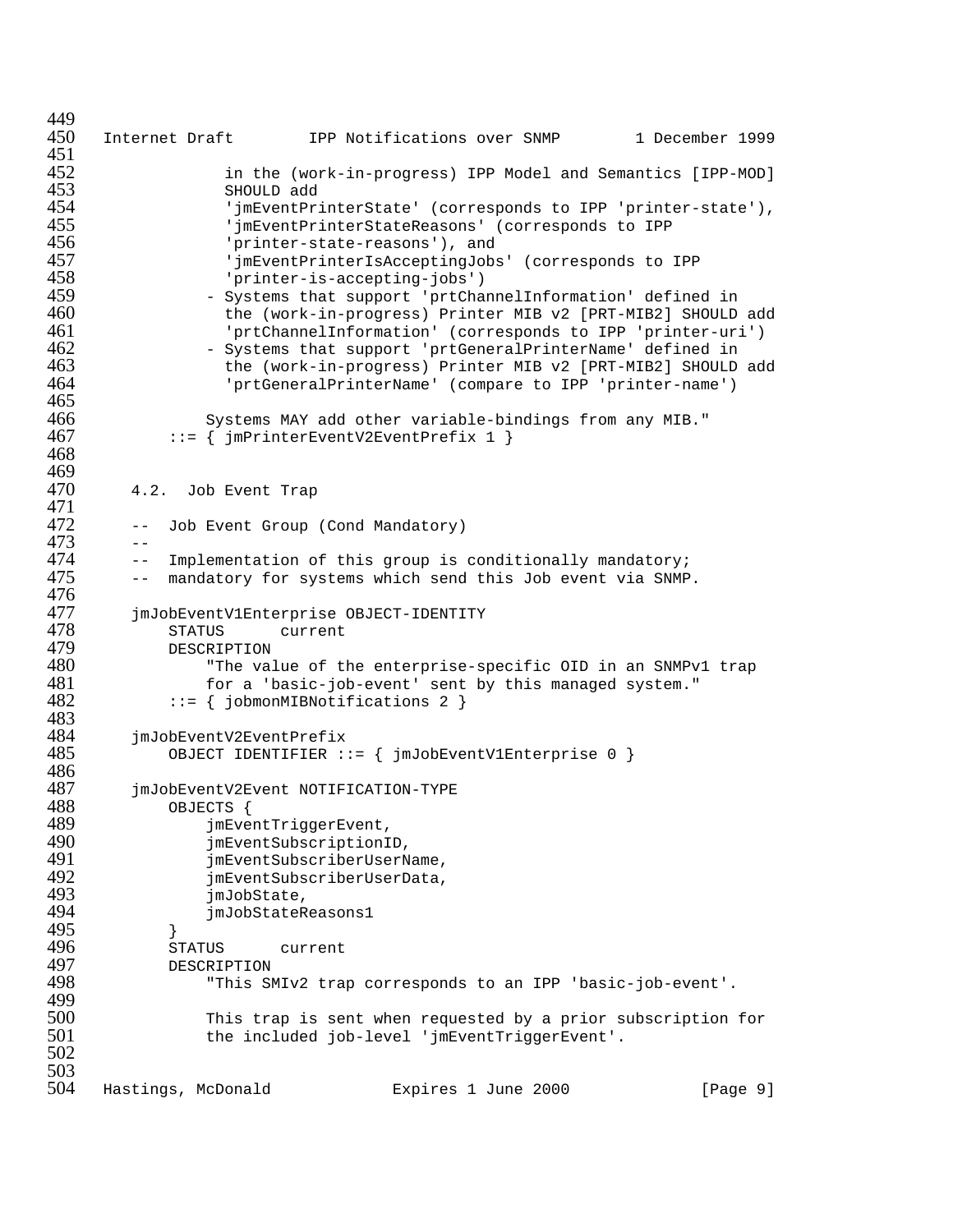505<br>506 Internet Draft 1PP Notifications over SNMP 1 December 1999 507 508<br>509 509 Additional variable-bindings SHALL be appended to this trap 510 for all job-level events:<br>511 - Systems that support 'i 511 - Systems that support 'jobName' SHALL add<br>512 - 'imAttributeValue...iobName.1' 512 'jmAttributeValue...jobName.1' 513 - Systems that support 'jobStateReasonsN' SHALL add<br>514 - 'imAttributeValue...iobStateReasonsN.1' 514 'jmAttributeValue...jobStateReasonsN.1' - Systems that support 'hrSystemDate' defined in 516 the IETF Host Resources MIB (RFC 1514) SHALL add 517 'hrSystemDate' (corresponds to IPP 'printer-current-time') 518 519 Additional variable-bindings SHOULD be appended to this trap 520 for all job-level events:<br>521 - Systems that support 'p 521 - Systems that support 'prtChannelInformation' defined in<br>522 - The (work-in-progress) Printer MIB v2 [PRT-MIB2] SHOULD 522 the (work-in-progress) Printer MIB v2 [PRT-MIB2] SHOULD add 523 'prtChannelInformation' (corresponds to IPP 'printer-uri') 524 - Systems that support 'prtGeneralPrinterName' defined in<br>525 - the (work-in-progress) Printer MIB v2 [PRT-MIB2] SHOULD 525 the (work-in-progress) Printer MIB v2 [PRT-MIB2] SHOULD add 'prtGeneralPrinterName' (corresponds to IPP 'printer-name') 527<br>528 528 Additional variable-bindings SHALL be appended to this trap 529 for 'jobCompleted', 'jobStateChanged', or 'jobPurged': 530 - Systems SHALL add 531 'jmJobKOctetsProcessed'<br>532 'imJobImpressionsComple 532 'jmJobImpressionsCompleted' 533 - Systems that support 'sheetsCompleted' SHALL add 'jmAttributeValue...sheetsCompleted.1' 535<br>536 536 Additional variable-bindings SHALL be appended to this trap 537 for 'jobProgress': 538 - Systems that support the respective attributes SHALL add 539 'jmAttributeValue...jobCollationType.1' 540 'jmAttributeValue...sheetCompletedCopyNumber.1' 541 'jmAttributeValue...sheetCompletedDocumentNumber.1' 542 'jmAttributeValue...impressionsInterpreted.1' 'jmAttributeValue...impressionsCompletedCurrentCopy.1' 544<br>545 Systems MAY add other variable-bindings from any MIB."  $546$  ::= { jmJobEventV2EventPrefix 1 } 547 548<br>549 4.3. Event Objects 550<br>551 -- Event Group (Cond Mandatory)  $552$  --<br>553 --553 -- Implementation of this group is conditionally mandatory; -- mandatory for systems which send Printer or Job events via SNMP. 555<br>556 556 jmEvent OBJECT IDENTIFIER ::= { jobmonMIBObjects 5 } 557 558 559<br>560 Hastings, McDonald Expires 1 June 2000 [Page 10]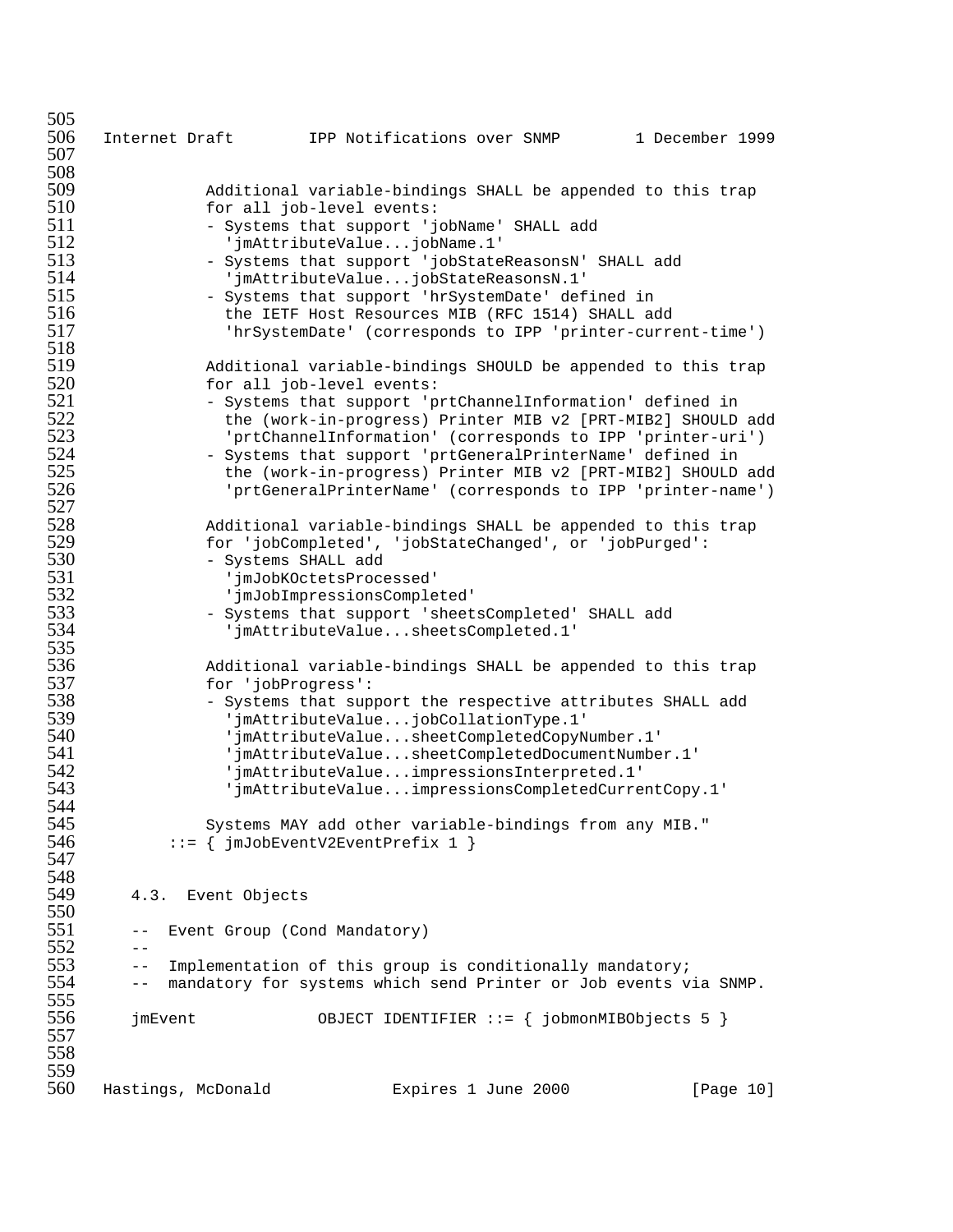561<br>562 Internet Draft 1PP Notifications over SNMP 1 December 1999 563<br>564 564 jmEventTriggerEvent OBJECT-TYPE 565 SYNTAX JmUTF8StringTC (SIZE (0..63)) -- 255 in [IPP-MOD] 566 MAX-ACCESS read-only 567 STATUS current 568 DESCRIPTION<br>569 "The tr: "The trigger event type associated with this event. 570<br>571 Conformance: The natural language for keywords 572 in trigger event type SHALL always be US English. 573<br>574 Conformance: This trigger event type SHALL be valid. 575<br>576 576 See: Section 5.2 'notify-events' and 577 Section 7 'Notification Content' in [IPP-NOT]." 578 -- DEFVAL intentionally omitted - reported value SHALL be valid  $579$  ::= { imEvent 1 }  $\{$  := { jmEvent 1 } 580<br>581 581 jmEventSubscriptionID OBJECT-TYPE 582 SYNTAX Integer32 (0..2147483647) MAX-ACCESS read-only 584 STATUS current 585 DESCRIPTION 586 "The subscription identifier associated with this event or zero (if none). 588<br>589 589 Conformance: This subscription identifier SHALL be valid and non-zero, if available on this managed system. 591<br>592 592 See: Section 5.8 'subscription-id' and 593 Section 7 'Notification Content' in [IPP-NOT]." 594 DEFVAL { 0 }<br>595 := { imEvent 2 }  $\mathsf{S} := \{ \text{jmEvent 2 } \}$ 596<br>597 597 jmEventSubscriberUserName OBJECT-TYPE 598 SYNTAX JmUTF8StringTC (SIZE (0..63)) -- 1023 in [IPP-MOD]<br>599 MAX-ACCESS read-only 599 MAX-ACCESS read-only 600 STATUS current<br>601 DESCRIPTION **DESCRIPTION**  $602$  "The subscriber user name associated with this event  $603$  or the empty string (if none). or the empty string (if none). 604<br>605 605 Note: The natural language appropriate for text-to-speech 606 of subscriber user name is orthogonal to the localized text<br>607 context in IPP 'attributes-natural-language'. The subscribe 607 context in IPP 'attributes-natural-language'. The subscriber 608 user name MAY include an in-line 'language tag' using Plane 14 'language tag' characters approved for ISO 10646/Unicode. 610<br>611 611 Conformance: This subscriber user name SHALL be valid and conserved, if available on this managed system. 613 614 See: 'Language Tagging in Unicode Plain Text', RFC 2482  $615$ <br> $616$ Hastings, McDonald **Expires 1 June 2000** [Page 11]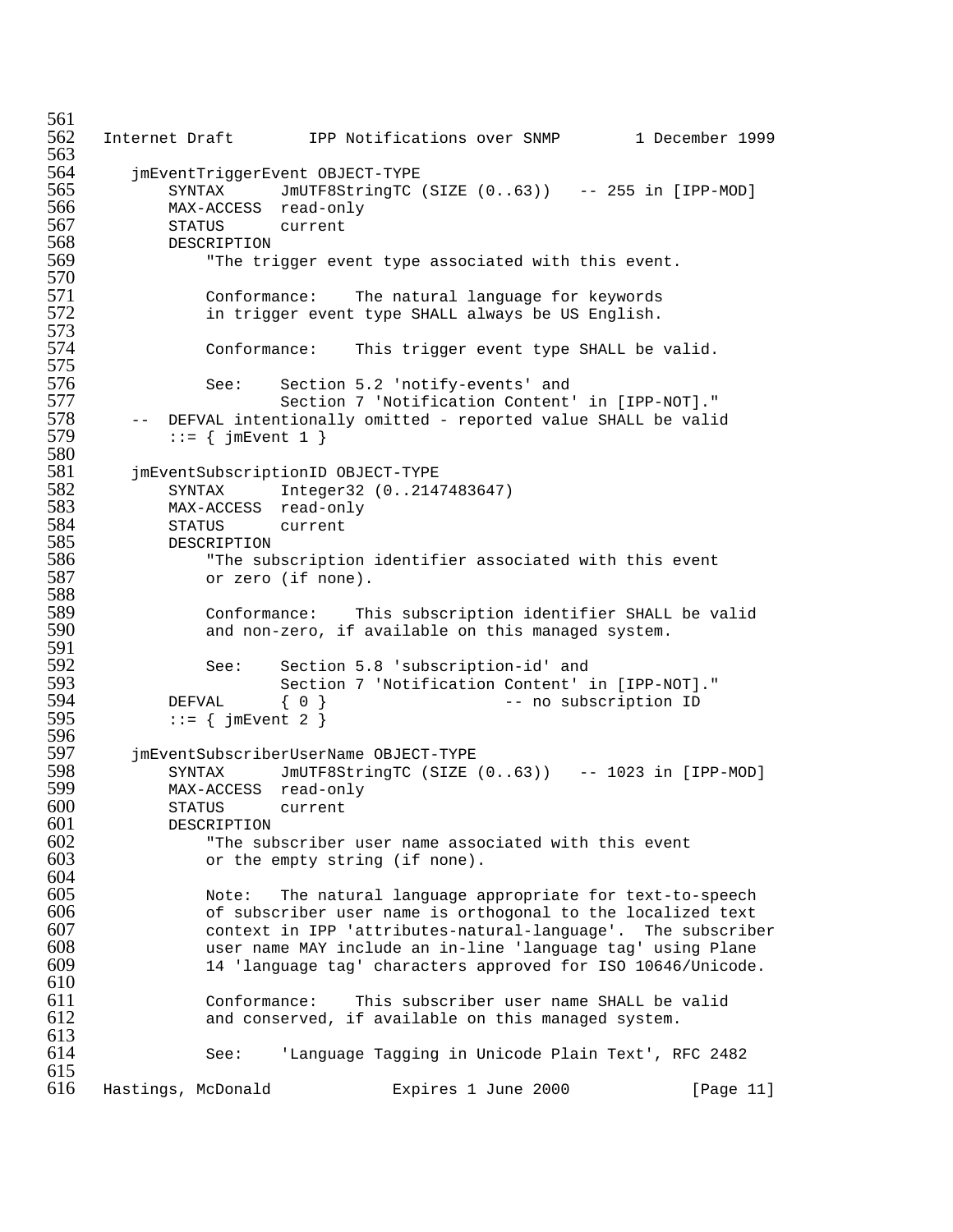$617$ <br> $618$ Internet Draft 1PP Notifications over SNMP 1 December 1999 619<br>620 620 (January 1999); 621 'Plane 14 Characters for Language Tags', Unicode 622 Technical Report #7 (January 1999); 623 Section 4.3.6 'job-originating-user-name' and 624 Section 4.4.2 'uri-authentication-supported' 625 (usage of 'requesting-user-name') in [IPP-MOD]; 626 Section 5.11 'subscriber-user-name' and<br>627 Section 7 'Notification Content' in [IP] Section 7 'Notification Content' in [IPP-NOT]." 628 DEFVAL  $\{\n\cdot \text{H}\}\n-$  no subscriber user name<br>629 ::= { jmEvent 3 }  $\mathsf{f} := \{ \text{jmEvent } 3 \}$ 630 631 jmEventSubscriberUserData OBJECT-TYPE 632 SYNTAX OCTET STRING (SIZE (0..63)) -- 63 in [IPP-NOT]<br>633 MAX-ACCESS read-only 633 MAX-ACCESS read-only<br>634 STATUS current 634 STATUS current<br>635 DESCRIPTION 635 DESCRIPTION<br>636 "The sul 636 The subscriber user data associated with this event  $637$  or the empty string (if none). or the empty string (if none). 638<br>639 639 Conformance: This subscriber user data SHALL be valid<br>640 and conserved, if available on this managed system. and conserved, if available on this managed system. 641<br>642 642 See: Section 5.4 'subscriber-user-data' and 643 Section 7 'Notification Content' in [IPP-NOT]." 644 DEFVAL  $\{ 'H \}$  -- no subscriber user data<br>645 ::= { imEvent 4 }  $::=$  { jmEvent 4 } 646<br>647 647 jmEventPrinterState OBJECT-TYPE 648 SYNTAX OCTET STRING (SIZE (0..31)) -- 255 in [IPP-MOD]<br>649 MAX-ACCESS read-only 649 MAX-ACCESS read-only 650 STATUS current 651 DESCRIPTION<br>652 "The pr:  $652$  "The printer state associated with this event  $653$  or the empty string (if none). or the empty string (if none). 654<br>655 655 Note: This object uses the keywords from the [IPP-MOD]<br>656 home enumerated type 'printer-state', to avoid adding a new enumerated type 'printer-state', to avoid adding a new 657 textual convention to the PWG Job Monitoring MIB [PWG-JOB]. 658<br>659 659 Conformance: The natural language for keywords in printer state SHALL always be US English. 661<br>662 662 Conformance: This printer state SHALL be valid and non-empty, if available on this managed system. 664<br>665 665 See: Section 4.4.11 'printer-state' in [IPP-MOD]; Section 7 'Notification Content' in [IPP-NOT]." 667 DEFVAL { ''H } -- no printer state 668 ::=  $\{ jmEvent 5 \}$ 669 670 671<br>672 Hastings, McDonald Expires 1 June 2000 [Page 12]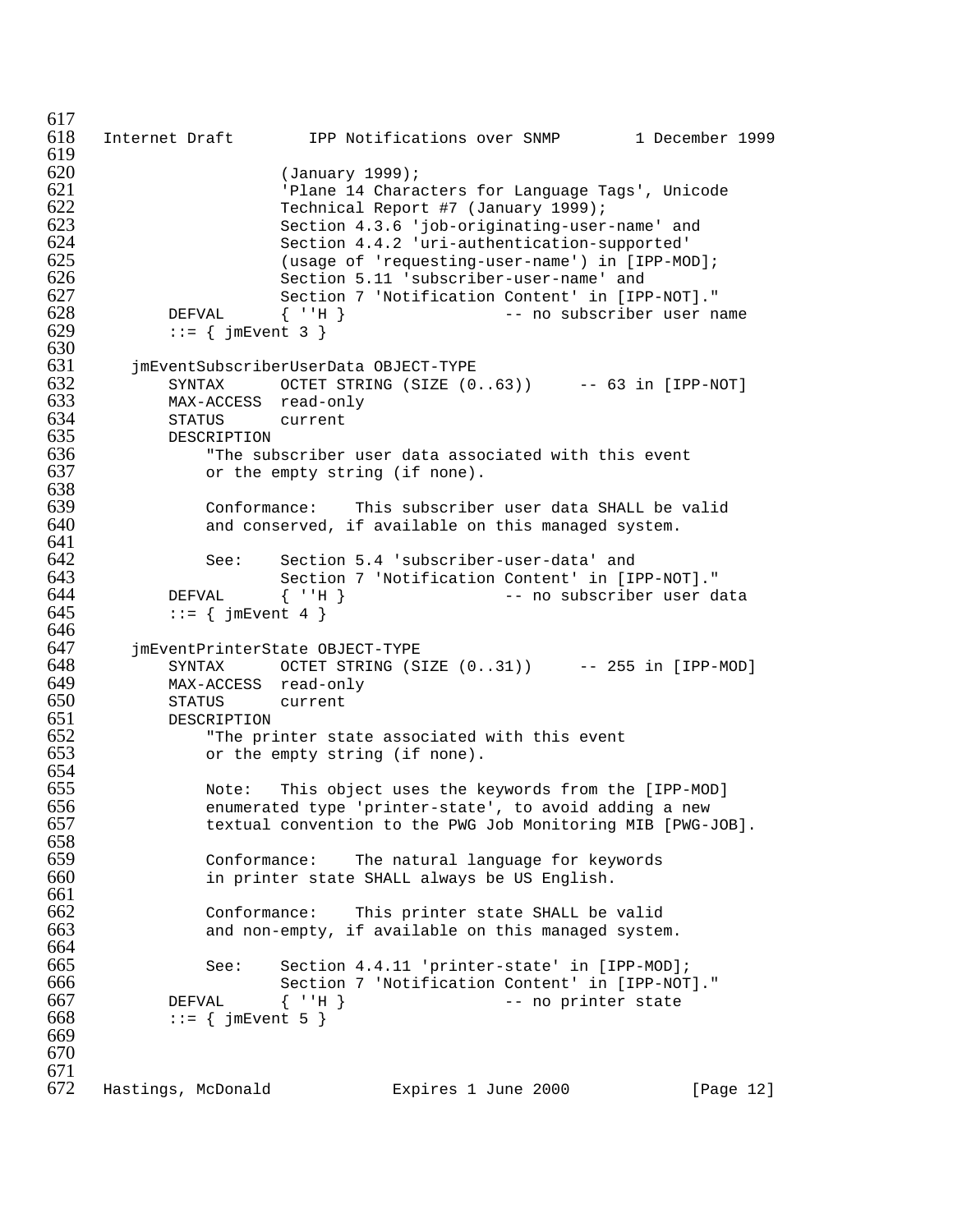673<br>674 Internet Draft 1PP Notifications over SNMP 1 December 1999 jmEventPrinterStateReasons OBJECT-TYPE SYNTAX OCTET STRING (SIZE (0..255)) -- 255\*n in [IPP-MOD] MAX-ACCESS read-only STATUS current 680 DESCRIPTION<br>681 "The pri The printer state reasons associated with this event  $682$  (as a comma-separated list) or the empty string (if n (as a comma-separated list) or the empty string (if none). Conformance: The natural language for keywords in printer state reasons SHALL always be US English. Conformance: These printer state reasons SHALL be valid and conserved, if available on this managed system. 690 See: Section 4.4.12 'printer-state-reasons' in [IPP-MOD];<br>691 Section 7 'Notification Content' in [IPP-NOT]." 691 Section 7 'Notification Content' in [IPP-NOT]."<br>692 DEFVAL { ''H } -- no printer state rea 692 DEFVAL  $\{ 'H \}$  -- no printer state reasons 693 ::=  $\{ imEvent 6 \}$  $::=$  {  $\{$   $\exists$  mEvent 6 } 694<br>695 jmEventPrinterIsAcceptingJobs OBJECT-TYPE SYNTAX TruthValue 697 MAX-ACCESS read-only<br>698 STATUS current STATUS current DESCRIPTION 700 The printer substate associated with this event<br>701 The Tirue' (if unknown). or 'true' (if unknown). 702<br>703 Conformance: This printer substate SHALL be valid and conserved, if available on this managed system. See: Section 4.4.23 'printer-is-accepting-jobs' in [IPP-MOD]; Section 7 'Notification Content' in [IPP-NOT]." DEFVAL { true } -- printer is accepting jobs  $::=$  { jmEvent 7 } Hastings, McDonald Expires 1 June 2000 [Page 13]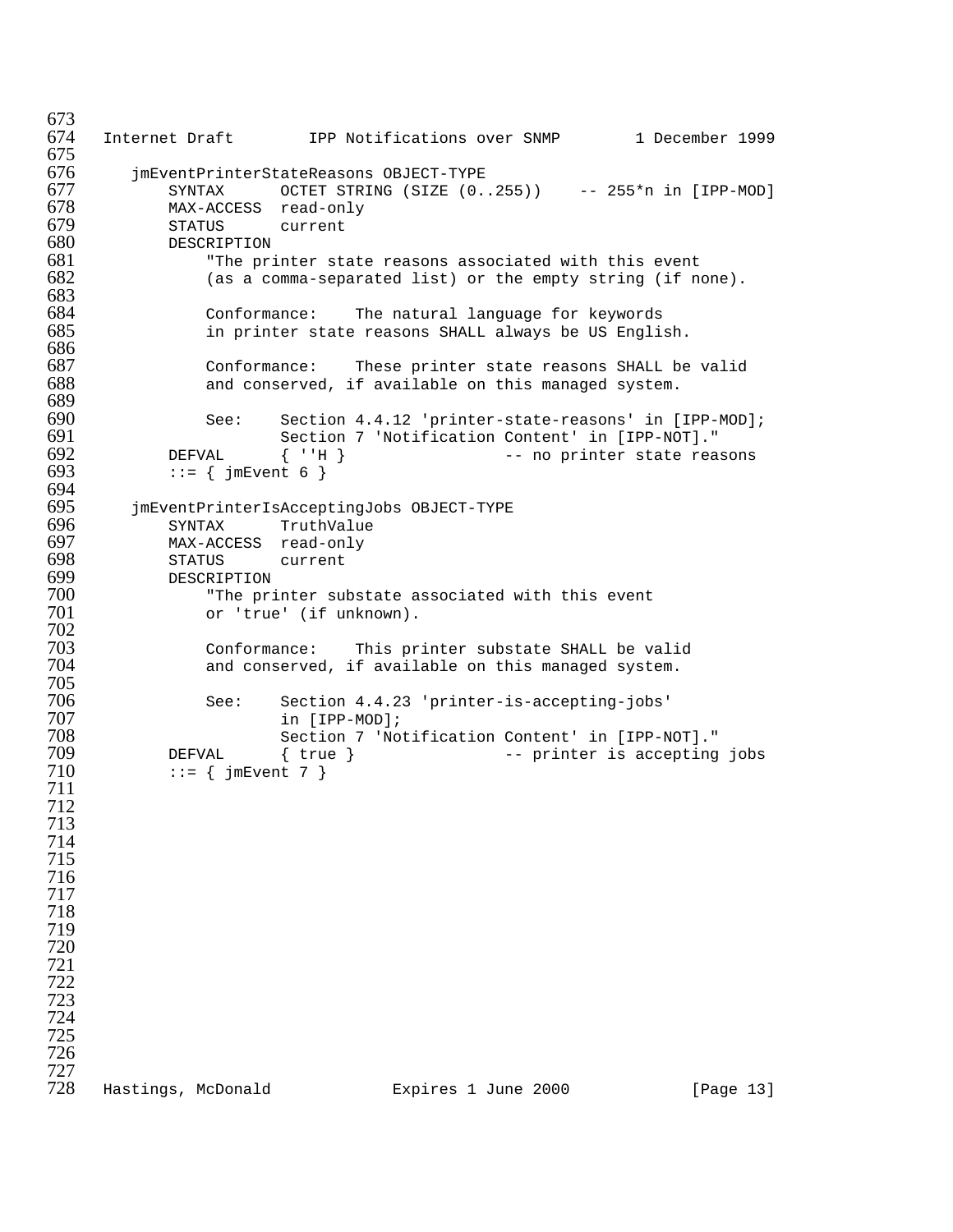Internet Draft 1PP Notifications over SNMP 1 December 1999 5. IANA Considerations 736 Mone - no enumerated textual conventions are defined in this<br>737 document. document. 6. Internationalization Considerations The 'jmEventTriggerEvent', 'jmEventPrinterState', and 'jmEventPrinterStateReasons' text objects defined in this document are of type 'JmUTF8StringTC' (UTF-8 stream-encoded ISO 10646/Unicode text) defined in the PWG Job Monitoring MIB [PWG-JOB]. The natural language of these objects is US English. The 'jmEventSubscriberUserName' text object defined in this document is of type 'JmUTF8StringTC' (UTF-8 stream-encoded ISO 10646/Unicode text) defined in the PWG Job Monitoring MIB [PWG-JOB]. The natural language of this object is inherently ambiguous (as it usually contains some transform of a personal name). 754<br>755 7. Security Considerations This IPP Notifications over SNMP mapping defines only 'read-only' objects. It is suitable for use with any version of SNMP, as no update security is required (because no configuration updates are supported). No sensitive information is available via IPP Notifications over SNMP. Hastings, McDonald Expires 1 June 2000 [Page 14]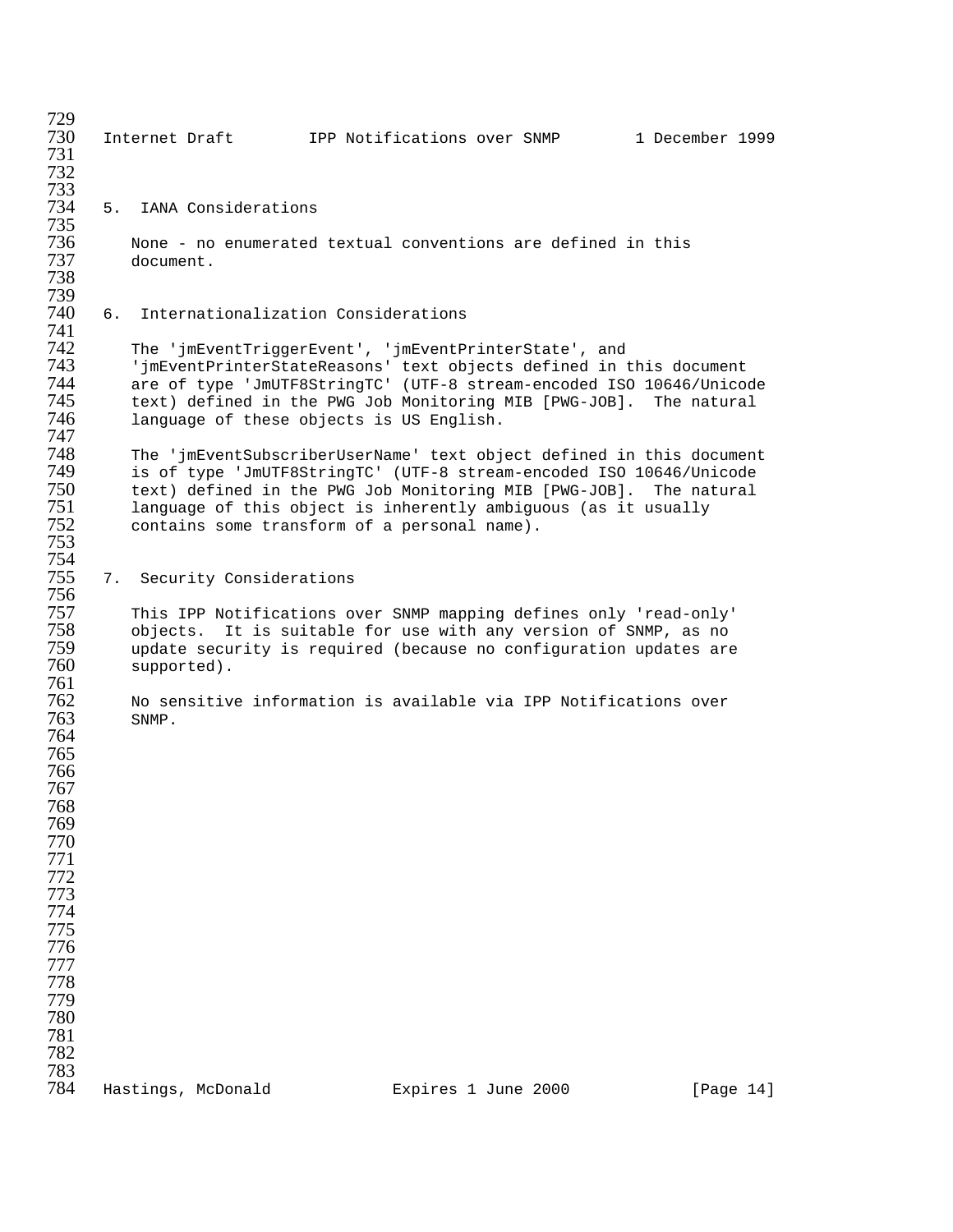| 785<br>786<br>787 |          | Internet Draft                                                                                                                                                                         |  | IPP Notifications over SNMP | 1 December 1999 |
|-------------------|----------|----------------------------------------------------------------------------------------------------------------------------------------------------------------------------------------|--|-----------------------------|-----------------|
| 788<br>789        |          |                                                                                                                                                                                        |  |                             |                 |
| 790<br>791        | 8.       | References                                                                                                                                                                             |  |                             |                 |
| 792<br>793        |          | To be supplied.                                                                                                                                                                        |  |                             |                 |
| 794<br>795        | 9.       | Change Log                                                                                                                                                                             |  |                             |                 |
| 796<br>797<br>798 |          | Changes in reverse chronological order (most recent first).                                                                                                                            |  |                             |                 |
| 799               |          | <draft-ietf-ipp-not-over-snmp-01.txt> - 1 December 1999</draft-ietf-ipp-not-over-snmp-01.txt>                                                                                          |  |                             |                 |
| 800<br>801<br>802 | 1)<br>2) | Deleted 'JmTriggerEventTC' textual convention (see below).<br>Revised SYNTAX of 'jmEventTriggerEvent' object from<br>'JmTriggerEventTC' (enumeration) to 'JmUTF8StringTC' (string), to |  |                             |                 |
| 803               |          | support use of IPP standard keywords.                                                                                                                                                  |  |                             |                 |
| 804<br>805<br>806 | 3)       | Added 'jmEventPrinterState', 'jmEventPrinterStateReasons', and<br>'jmEventPrinterIsAcceptingJobs' objects for consistency w/                                                           |  |                             |                 |
| 807               |          | [IPP-NOT] and to reduce ambiguity about printer states inherent<br>in RFC 1759.                                                                                                        |  |                             |                 |
| 808               | 4)       | Revised DESCRIPTION of 'jmPrinterEventV2Event' notification to                                                                                                                         |  |                             |                 |
| 809<br>810        |          | add SHOULD (recommendation) for 'jmEventPrinterState',<br>'jmEventPrinterStateReasons', and 'jmEventPrinterIsAcceptingJobs'                                                            |  |                             |                 |
| 811               |          | objects.                                                                                                                                                                               |  |                             |                 |
| 812<br>813        | 5)       | Revised 'SNMP Mapping for IPP Printer Events' section to add                                                                                                                           |  |                             |                 |
| 814               |          | direct mapping of IPP notification attributes to<br>'jmEventPrinterState', 'jmEventPrinterStateReasons', and                                                                           |  |                             |                 |
| 815               |          | 'jmEventPrinterIsAcceptingJobs' objects.                                                                                                                                               |  |                             |                 |
| 816               | 6)       | Revised 'Rules for Encoding Notifications' section to add                                                                                                                              |  |                             |                 |
| 817               |          | 'jmEventPrinterState' and 'jmEventPrinterStateReasons'.                                                                                                                                |  |                             |                 |
| 818               | 7)       | Revised 'IANA Considerations' section to specify there are none -                                                                                                                      |  |                             |                 |
| 819               |          | no enumerated or keyword textual conventions are now defined in                                                                                                                        |  |                             |                 |
| 820<br>821        |          | this document.                                                                                                                                                                         |  |                             |                 |
| 822               | 8)       | Revised 'Internationalization Considerations' section to specify<br>that US English keywords are used in 'jmEventTriggerEvent',                                                        |  |                             |                 |
| 823               |          | 'jmEventPrinterState', and 'jmEventPrinterStateReasons' objects                                                                                                                        |  |                             |                 |
| 824               |          | and thus no explicit natural language tagging is required.                                                                                                                             |  |                             |                 |
| 825               |          |                                                                                                                                                                                        |  |                             |                 |
| 826               |          | <draft-ietf-ipp-not-over-snmp-00.txt> - 10 October 1999</draft-ietf-ipp-not-over-snmp-00.txt>                                                                                          |  |                             |                 |
| 827               | 1)       | Initial version.                                                                                                                                                                       |  |                             |                 |
| 828<br>829        |          |                                                                                                                                                                                        |  |                             |                 |
| 830               |          |                                                                                                                                                                                        |  |                             |                 |
| 831               |          |                                                                                                                                                                                        |  |                             |                 |
| 832               |          |                                                                                                                                                                                        |  |                             |                 |
| 833               |          |                                                                                                                                                                                        |  |                             |                 |
| 834               |          |                                                                                                                                                                                        |  |                             |                 |
| 835<br>836        |          |                                                                                                                                                                                        |  |                             |                 |
| 837               |          |                                                                                                                                                                                        |  |                             |                 |
| 838               |          |                                                                                                                                                                                        |  |                             |                 |
| 839               |          |                                                                                                                                                                                        |  |                             |                 |
| 840               |          | Hastings, McDonald                                                                                                                                                                     |  | Expires 1 June 2000         | [Page 15]       |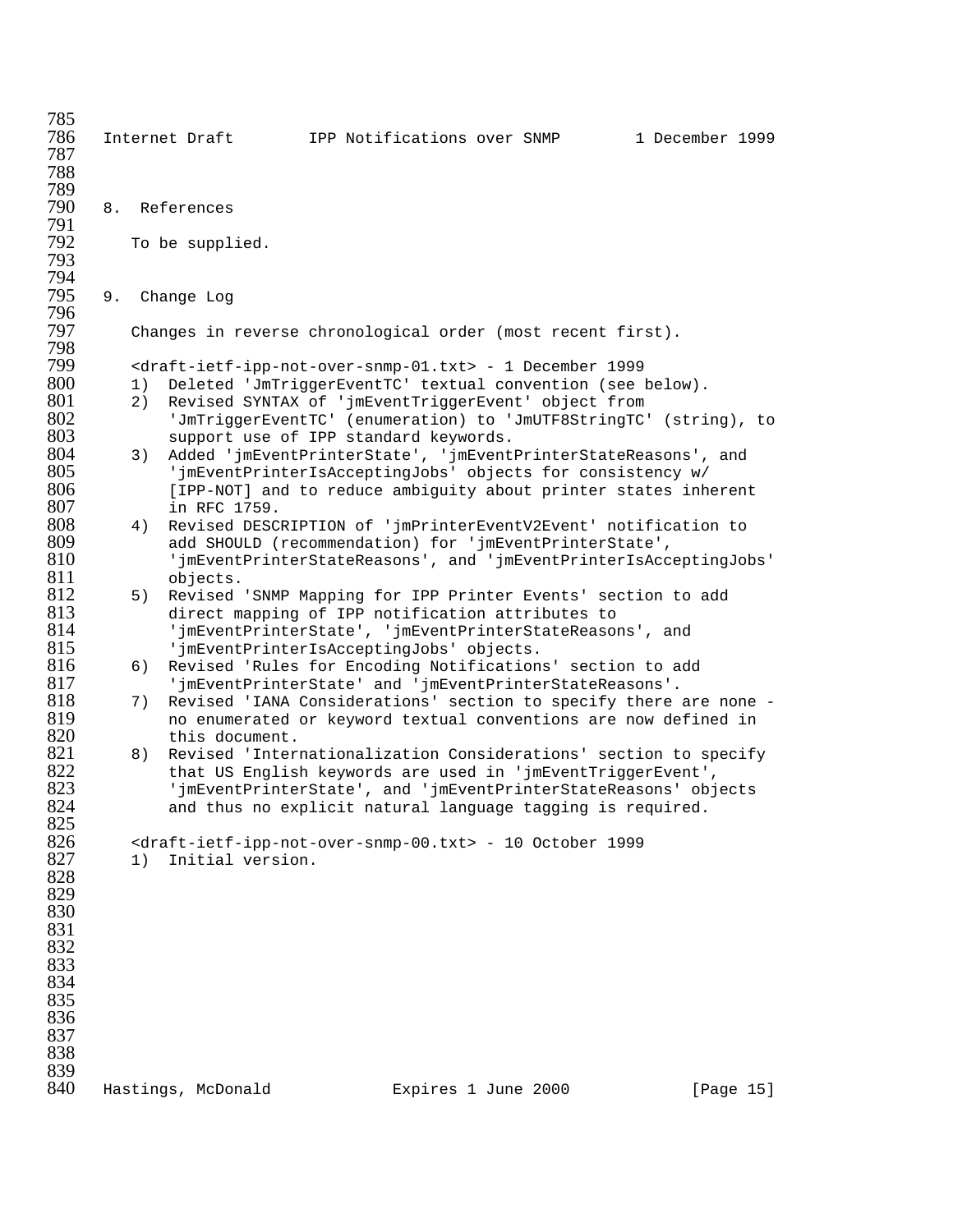841<br>842 Internet Draft 1999 IPP Notifications over SNMP 1 December 1999 843 844 845<br>846 10. Intellectual Property Notice 847<br>848 848 The IETF takes no position regarding the validity or scope of any<br>849 Tintellectual property or other rights that might be claimed to 849 intellectual property or other rights that might be claimed to<br>850 bertain to the implementation or use of the technology describe 850 bertain to the implementation or use of the technology described in 1851 this document or the extent to which any license under such rights this document or the extent to which any license under such rights 852 might or might not be available; neither does it represent that it<br>853 has made any effort to identify any such rights. Information on tl has made any effort to identify any such rights. Information on the 854 IETF's procedures with respect to rights in standards-track and 855 standards-related documentation can be found in BCP-11. Copies of 856 claims of rights made available for publication and any assurances of<br>857 licenses to be made available, or the result of an attempt made to 857 licenses to be made available, or the result of an attempt made to<br>858 obtain a general license or permission for the use of such 858 obtain a general license or permission for the use of such<br>859 proprietary rights by implementers or users of this specif. 859 proprietary rights by implementers or users of this specification can<br>860 be obtained from the IETF Secretariat. be obtained from the IETF Secretariat. 861<br>862 The IETF invites any interested party to bring to its attention any 863 copyrights, patents or patent applications, or other proprietary 864 rights which may cover technology that may be required to practice<br>865 this standard. Please address the information to the IETF Executiv 865 this standard. Please address the information to the IETF Executive<br>866 Director. Director. 867 868<br>869 11. Authors' Addresses 870<br>871 871 Tom Hastings 872 Xerox Corporation 873 701 S Aviation Blvd, MS 834-03E El Segundo, CA 90245 875<br>876 876 Phone: +1 310-333-6413 Email: hastings@cp10.es.xerox.com 878 879<br>880 880 Ira McDonald 881 High North Inc 882 221 Ridge Ave Grand Marais, MI 49839 884<br>885 885 Phone: +1 906-494-2434 or +1 906-494-2697 886 Email: imcdonald@sharplabs.com 887 888 889 890 891 892 893 894 895<br>896 Hastings, McDonald Expires 1 June 2000 [Page 16]